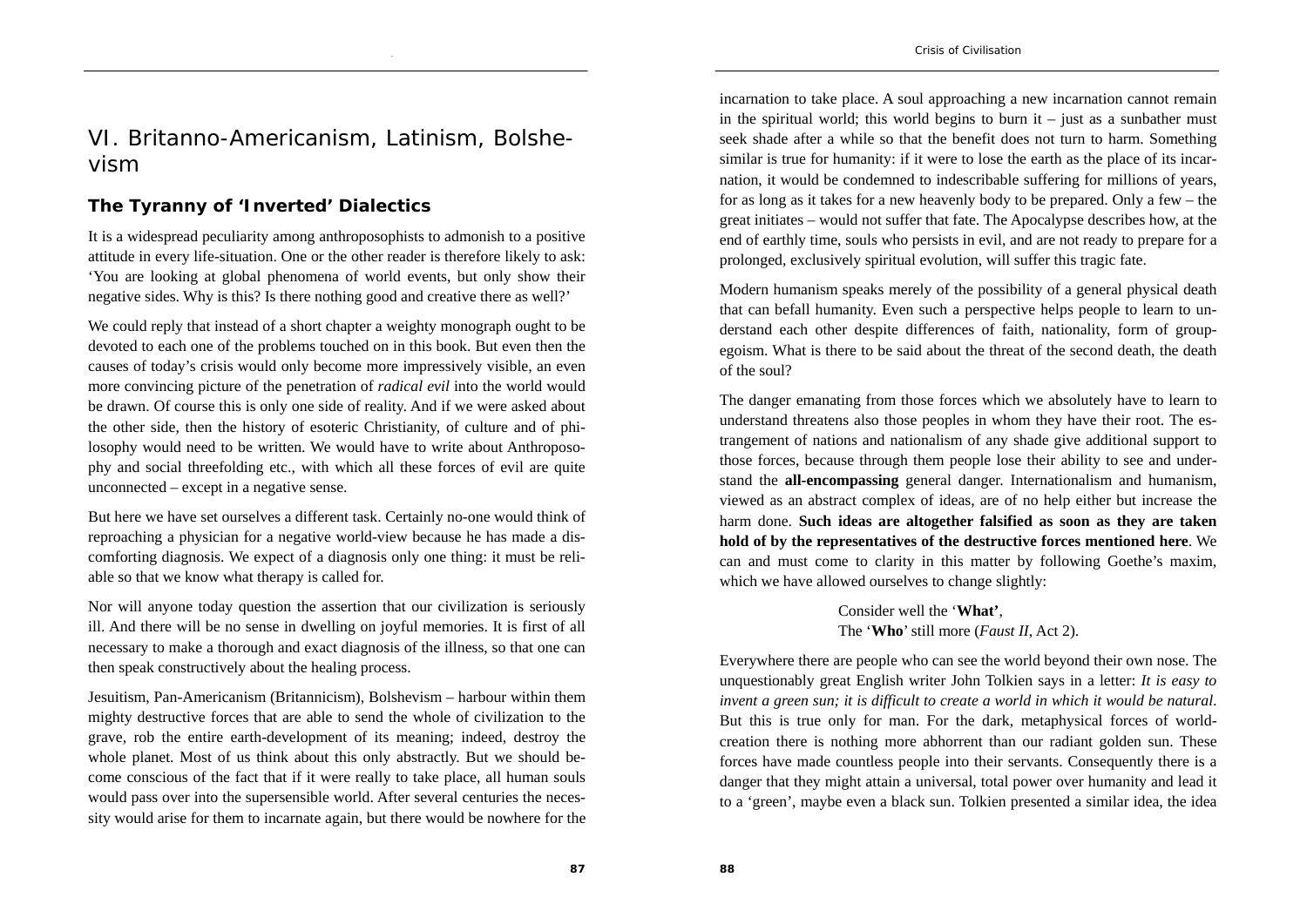of the Ring that bestows power to rule over the world, in his famous trilogy *Lord of the Rings*.

> *One (Ring) for the Dark Lord on his dark throne In the Land of Mordor where Shadows lie. One Ring to rule them all, one Ring to find them, One Ring to bring them all and in the darkness bind them In the Land of Mordor where the Shadows lie.*

There are various forces that wish to assert their claim to rulership over humanity. Two of them are already traditional in a certain sense; namely Latinism and Britannicism as two diametrically opposite forms of spiritual imperialism. The origin of their antithesis lies in the distant past, in the time when the great migration of peoples began after the Atlantean catastrophe. We know from spiritual science that the most advanced – in respect of the development of the intellect, thinking consciousness – of Atlantean inhabitants, the Aryan race, turned, under the leadership of the great Initiate Manu, towards those regions that extend from the Ural Mountains to the Hindustan Peninsula. Part of this stream formed the beginning of the first post-Atlantean cultural epoch; another remained for millennia in a slumbering state in complete inactivity. At that time Siberia had a warm climate. But then came the time when the entire gigantic continent rose, the cold winds came from the North and thus *nature itself brought it about that people migrated from East to West* (Mar. 15, 1924, GA 353). The inner cause for the migration was spiritual pre-determination.

The migration began approximately two hundred years before the birth of Christ and continued for several centuries. The tribes pressing to the West settled in the South of Russia for some time before they moved on and became known as the East-Goths. The West-Goths settled in the region of today's Romania and Hungary, the Saxons between Rhine and Elbe etc. Europe was peopled at that time by the Celts – the descendants of those Atlanteans who did not move further East with Manu. The newcomers pushed them in part to the West or mixed with them. From the South the Roman peoples pressed into Europe – descendants of a different migrating stream from Atlantis – and displaced the Celts. After some time a 'mixture' of the most varied old-Germanic tribes had established itself in Middle-Europe. From there, as though raying out to the periphery, groups of settlers were sent to the West, North-West, North and South. And, says Rudolf Steiner, *in the Lombards and the East-Goths, some-* *thing went to the South that we could call: the Wotan-element, spirit and life … and this made possible the further development, the further unfolding of this southern culture.* 

*With the Franks the Wili-element, reason and movement, went to the West … To the British Isles there went what found its later formation in English empiricism in physiognomy, speech, sight, hearing* (July 24, 1915, GA  $162$ ).<sup>1</sup>

In another place Rudolf Steiner calls the stream that pressed to the South from Central Europe *cultic-hierarchical*, the one going to the West *politicaldiplomatic* and the one moving to the North-West, *mercantile*. One caste moved *to the South, the one with the priestly tendency, the priest-caste … priestly in a good and in a bad sense. That which was left behind became the opposition … The second caste moved to the West: the warrior-caste, kingly caste, royalty*. Only through various anomalies of development did this caste later become republican, remarks Rudolf Steiner (Jan. 22, 1917, GA 174).

In time the Latin element triumphed over everything that had come from the centre to the South. The Roman became the dominating element to a large degree in France, though not everywhere. But the impulse of Central Europe was preserved in the most noticeable way in the British Isles (cf. July 24, 1915, GA 162). At the same time occult impulses went out from three sides, making use of the priestly, the warlike and the mercantile for their group interests. Two of these forces turn towards the heritage of the third and, partly, the fourth cultural epochs. They follow again the path already trodden, so to speak; the third force on the other hand turns towards fulfilling the tasks of the fifth post-Atlantean cultural epoch (ibid.).

We need to reflect that the main task of each cultural epoch is only taken up by a small number of its representatives. The general masses only catch up in the course of development of the following epochs. The same applies to the inhabitants of the new Europe. The greater part is only now developing an individual sentient soul (the task of the Egyptian epoch) and the intellectual soul. For this it needed the above-mentioned mixture of tribes and races.

To Middle Europe fell the task of developing the phenomenon of the 'I' as a centre, that draws into a synthesis the experience of the entire triune soul. The

<sup>1</sup> Yet another impulse came from the North Germanic nations which, when it reached Russia, effected the creation of a form of statehood.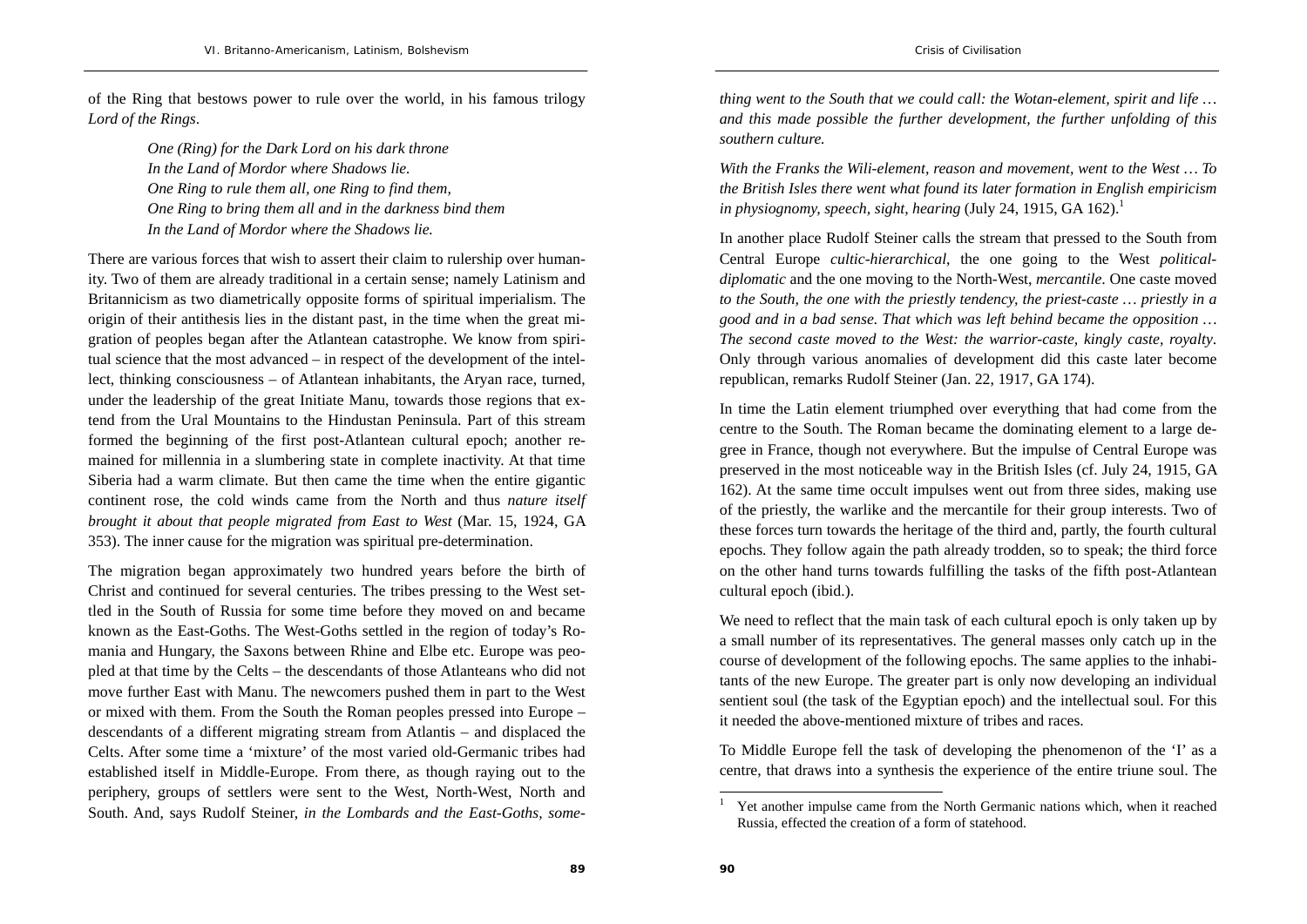Italians learn to master the individual 'I' out of the forces of the sentient soul, the Spaniards and the French out of the forces of the intellectual soul, the Anglo-Saxons out of the consciousness-soul (cf. June 16, 1910, GA 121). *In Middle-Europe … the national element lives itself as the 'I'*. We find a certain anticipation of the future in the Slavic world, in Russia, and *therefore this is the region where the 'I' lives itself out – although the expression is not entirely correct … – as Spirit Self* (Oct. 31, 1914, GA 157).

The task of individually elaborating the Spirit-Self is set only in the next, the Slavic-Germanic cultural epoch. The peoples of Russia therefore live in a mood of anticipation; an apocalyptic mood prevails in their midst. The fulfilment of the present task lies with the Anglo-Saxons and this gives them their character as 'men of the world'.

*The sentient soul contains in its deeper parts the eternal driving forces of human nature, those forces that pass through birth and death,* says Rudolf Steiner (Mar. 7, 1915, GA 159). This is the archetypal phenomenal nature of the 'eternal' city, the centre of Italian culture. Much of what we find in the Russian character is grounded in the nature of the sentient soul, but differently from the Italians. Anticipating the future is only one side of our character; in their everyday life, the Russians live in the element of the sentient soul.

*The intellectual or mind-soul contains half that is temporal and half that is eternal*. This determines the archetypal phenomenon of the entire Roman culture, the archetypal phenomenon of the 'people of the Church'. *The consciousness-soul, as it now is, contains mainly the orientation of man towards the temporal … so that the British people, according to a wonderful statement by Goethe, has nothing in the nature of deep reflection, but is directed to the practical, the outer, competitive struggle for existence* (ibid.).

Ideologues of the so-called 'Eurasian' and 'Atlantean' direction attempt to perceive these qualities. But since they reject spiritual science (as ideologues and non-scientists they must of necessity reject it), they do so as in a half-sleeping state. They hopelessly confuse what is evil with what is legitimate, throwing into disorder all judgments without exception – an approach that will, we may assume, bring further social chaos of a very special kind.

The leadership of humanity gave to the English people the task of evolving the consciousness-soul as it must be developed in the epoch of freedom and materialism, the epoch of the greatest 'God-forsakenness'. Herein lies the reason why the Anglo-Saxons experience their fellow-men as competitors. But it is the consciousness-soul in particular that experiences in this way the other human beings in the physical world. This is also why the entire British philosophy, as an expression of the individual spirit, has the air of being an 'observer' of life. The greatest herald of the British soul was Shakespeare (cf. Oct. 31, 1914, GA 157).

The positive task carried within a nation or race is anchored in its instincts. For this reason, in the sphere of English-speaking nations the intellect, the substance of the thinking spirit, is given as instinct. *The economic impulse and the spiritually productive impulse* – explains Rudolf Steiner –, *stand entirely in the shadow of what comes out of the instinctive impulse that tends towards the development of the consciousness-soul* (Dec. 8, 1918, GA 186). For this reason everything spiritual has to be materialized to a certain degree in these nations. Thus, too, they will incline to the firm conviction that everything mediumistic, i.e. the heritage of antiquity, derives solely from one single nation but not from the universal human nature (cf. Dec. 18, 1916, GA 173). This will give the direction for the occult strivings of the Anglo-Saxon peoples<sup>2</sup> now and in the future.

But these Anglo-Saxon peoples differ from one another in their inner dispositions. Those who settled in North America owe their existence to the **retarded spirit of personality**, who does not lead them to a development appropriate to the nature of today's cultural epoch (cf. June 8, 1910, GA 121). This is a fact **of utmost importance for understanding American geo-politics** and 'Americanism' as a cultural phenomenon.

Rudolf Steiner characterized the American soul constitution thus: *Overall one can see in the American attitude how souls do not quite sit in their bodies. Thus they want to grasp the body from the outside, and even the study of psychology in America takes on a character in which one basically has no true concept of the 'I' … This 'I'-embodiment, as it now happens in the West (i.e. Europe), [will] not be properly developed. What appears then is, that one thought cannot be placed together with another. It is called 'Association-psychology'. Here* 

<sup>2</sup> Hence the attempts of 'Eurasians' to ascribe this occultism to themselves, Romans or even the German-speaking world seem paradoxical.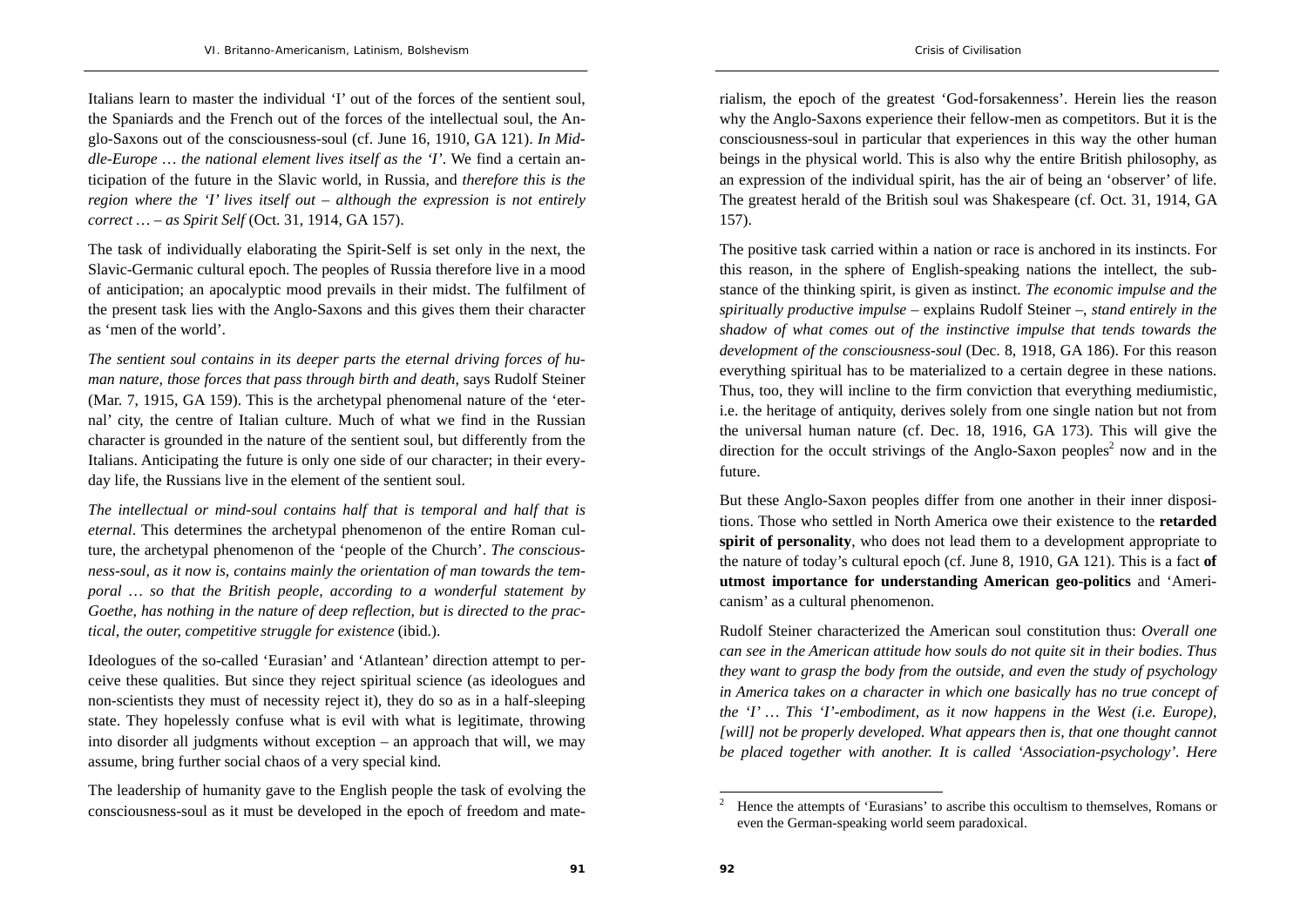*man becomes as it were the plaything of thoughts that associate in this way. Curiously, something appears there, which … is often quoted in a defamatory way against us [as] the teaching of repeated earth lives: one speaks of the 'wandering of the soul'. But in connection with repeated earth lives we may not speak of a wandering of the soul if it does not happen from a defamatory side* (Dec. 14, 1920, GA 202).

Rudolf Steiner also said that the souls of people from Europe who gradually settled America were incarnated in Asia in the time before the Mystery of Golgatha. They then spent a long period in the spiritual world and did not incarnate. All of American culture with its love of material values is the creation of such souls *who now dive down into bodies where this physicality is alien to them. They are drawn down into the body with the concepts which had already been decadent in the past, and do not understand the body. They view it in a quite primitively materialistic way, and more or less pass the human being by, who has grown alien to them because they basically sought extreme abstractions in their previous earthly life. They cannot find their way into the present incarnation, but carry over from their previous earth-life all that then lives in the often sectarian religiosity that is divorced from the outer observation of nature. This goes even so far as the denial of matter by Mrs. Eddy* (founder of 'Christian Science'; Dec. 12, 1920, GA 202).

If in addition we consider that *something [develops] that tends towards the absorption of Britannicism into 'Pan-Anglo-Americanism* (May 21, 1918, GA 181), and that *Jesuitism and Americanism … are two very, very related things* (Aug. 18, 1918, GA 183), then a certain **'Doppelgänger' aspect of the dialectic law of unity and conflict of opposites will be revealed as a law of the development of the human spirit which leads to infernal sociality and thereby prevails as a law of the total destruction of civilization**.

In all institutions of Society Latinism (Jesuitism) and Americanism (Freemasonry) are antipodes – an expression of the polarity of luciferic and ahrimanic forces. But both are ruled by a pronounced tendency to materialism and are furthermore united in the intention to find *an impulse through which one could put oneself in a position to lead people away from an understanding of the Christ* (Aug. 19, 1918, GA 183).

Therefore we may rightfully speak of a certain '**inverted dialectic**' contained in the luciferic-ahrimanic opposition to Christ. In its highest aspect this dialectic

leads to the creative synthesis of opposites, just as it was described with genius by Hegel and divined by Socrates. In its negative aspect Marx used dialectics for his sociology. Nowadays it is called a 'conspiracy theory' and is also discussed in the anthroposophical press. It is disputed whether forces exist that are striving for world-domination, or whether economic conflict or the desire for total control over the spiritual activity of people are the possible motives. We have to examine this question in its all-embracing significance.

If reality exists for us as a complicated sense-supersensible interweaving, the concept of the 'natural' must be regarded as synonymous with the concept of lawfulness, which is rooted in both spheres of reality. The laws of dialectics as an organic part of the totality of the laws governing world-development inevitably lose their natural character in their 'inverted' sense, in their reversed application. Thus that which dialectics brings, in the one case, as a revelation of the divine creative intention, is in the other case expressed by it in the usurpation of the divine goal of development, which is the nascent self-conscious, free individuality. 'Conspiracy theory' is therefore immanent in the falsification of the spiritual laws of development of 'I'-consciousness. This is, as it were, its methodological foundation.

All earthly events that testify to the existence of a 'conspiracy' are merely a consequence of the meta-historical-cosmic-transcendental 'conspiracy' of the luciferic-ahrimanic forces against the divine hierarchies. The Apocalypse of St. John prophesies the future course of this battle, at whose threshold we stand today. It is something global, world-encompassing. The luciferic-ahrimanic forces falsify not only cultural-historic phenomenology; they strive also to turn the **laws** of development to their own advantage. It would be helpful for man to know this so as not get burned while playing with this fire, through which we fall out of the human line of evolution and could sink directly into the subnatural realms.

The Jesuits are active in two directions: in the dogmatizing of what man should seek for by way of knowledge and by working in science itself, in natural science. *And [the Jesuit activity]* – says Rudolf Steiner – *wishes for no other inner relationship than that between modern science and Americanism, between modern science and Jesuitism. Jesuitism excels in this: to do work of enormous significance in the physical sciences. The Jesuits are great spirits in the realm of physical, sense-oriented science, for Jesuitism reckons with this elemental*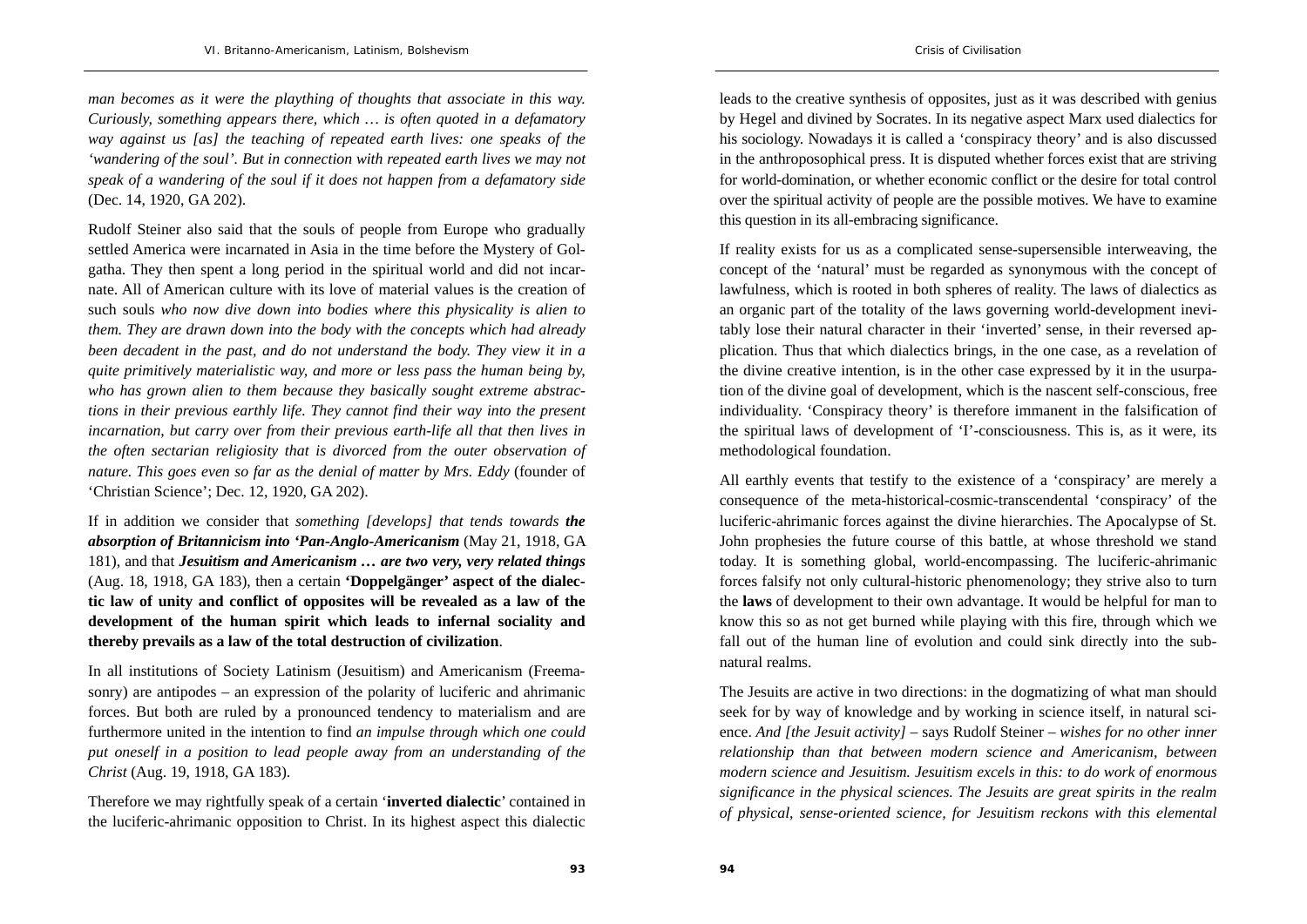*tendency of human nature … to fear the spiritual. And it reckons on being able to socialize this fear by telling people something like this: 'you cannot and should not approach the spirit'. We administer the spiritual for you; we bring it to you in the right way* (July 30, 1918, GA 181). How they do this we know already – through the reduction, the simplification of the human spirit, through the introduction of Terrism to which, in K. S. Mereshkovsky's opinion, spiritualists may also confess. And this they do already in every sphere – by devoting themselves to parapsychology, suggestion, psychoanalysis, the UFO-inquiry, TV-healing, by developing further scientific-technological fantasy etc.

If on the other hand we turn from Jesuitism to Americanism, the latter proves that monotheism was victorious over polytheism because it was **cheaper.** (We should compare the book *The Law of Civilization and of Decline* by a certain Brooks Adams, to which Th. Roosevelt wrote the foreword; Rudolf Steiner referred to it on December 16, 1916; GA 173). Protestantism is stronger than Catholicism for the same reason; but atheism is even stronger than Protestantism, for it is cheaper than all religions (cf. GA 65, p. 678). Americanism and Jesuitism thus work inwardly into each other. Rudolf Steiner advises us not to take this in an over-simplified, superficial way.

Their immanent affinity has its roots in the entire crisis of European culture. *In the threefold constellation: Montaigne, Locke, Comenius* (we should recall that the latter belonged to the initiators of the impulse of Gondishapur in an earlier  $incarnation<sup>3</sup>$ ) – says Rudolf Steiner – *one can effectually see how the turning away from the Logos and towards the things of the senses becomes the greatest impulse in the civilization of humanity. One was afraid of the idol (Francis Bacon) in words … And so we see with what anxiousness Montaigne, Locke, Comenius want to turn humanity away from anything supersensible, that lives in the Logos … How they … seek to avoid all that cannot be given through the senses, how they strive to bring as much as possible of sense-content to young people through pedagogy. We see how Comenius designs books in order not to act by way of the word, but through artificially made sense-perception … We see how our entire civilization can no longer inwardly take up something like 'In the beginning was the Word', but how humanity attaches its civilization to* 

*the outer facts of the senses and how the Word, the Logos, is taken only because it has become a tradition* (Aug. 9, 1923, GA 307).

Truly unlimited possibilities are offered for the failure of civilization. In our century in particular one looks for practical ways to make it fail. A new science was inaugurated in 1912, 'eugenetics', by means of which we allow the human race to 'grow healthy' through selecting, by criteria that lie between those of political economy and anthropology, men and women for the purpose of reproduction. By taking the skull measurements of rich and poor one wishes to ascertain in advance what the human being will be like, depending on the character of his work, and of his working functions (cf. Oct. 7, 1917, GA 177). These are no longer an author's fantasies, but social Darwinism experimented with in real life, that brings baffling successes such as the clarification of organic structures.

Rudolf Steiner calls this the *noises* in the brains of those who have **freed themselves from the soul**. We meet these people amongst the scientific elite of the Anglo-Saxon world and … in the novel of a Russian author propagating the Jesuitic model of the 'renewal of humanity'. And if, as is claimed, eugenic experiments were carried out under the auspices of national-socialism, there is no reason whatever to look upon them as original. Already in the epoch of old Atlantis people were occupied with similar things. At the time one tried to let various beings arise out of the union of man and woman *as black-magical foolery* (ibid.). It is now coming to life again, even scientifically!

The central purpose behind all this is to erect an insuperable barrier on the path to the consciousness-soul. Rudolf Steiner undertakes a comprehensive analysis of our epoch and describes in great detail how this barrier can be overcome. Those who do not want to know about it rob their life of its **true meaning** because they refuse to fulfil the task for which they were born in the  $20<sup>th</sup>$  century.

In order to fulfil the task of the century, and of the epoch, it is first necessary to master the consciousness-soul. As a personality one has to emancipate oneself from the old group-consciousness, but without simultaneously connecting oneself to a new centre of group-consciousness. This process is extraordinarily complex; it requires joint human efforts, social and spiritual relationship of a special kind. The Anthroposophical Society should actually be engaged in these tasks. If, however, as Rudolf Steiner says, one were to abandon the human being to what is contained in the free impulses of culture in its onward movement,

<sup>3</sup> Some Waldorf pedagogues are now busy rediscovering the 'treasures' of his educational wisdom. The system of Comenius served as a basis for Russian pedagogy to develop, out of it, its method. We all learned at school: A- apple, B- bee etc.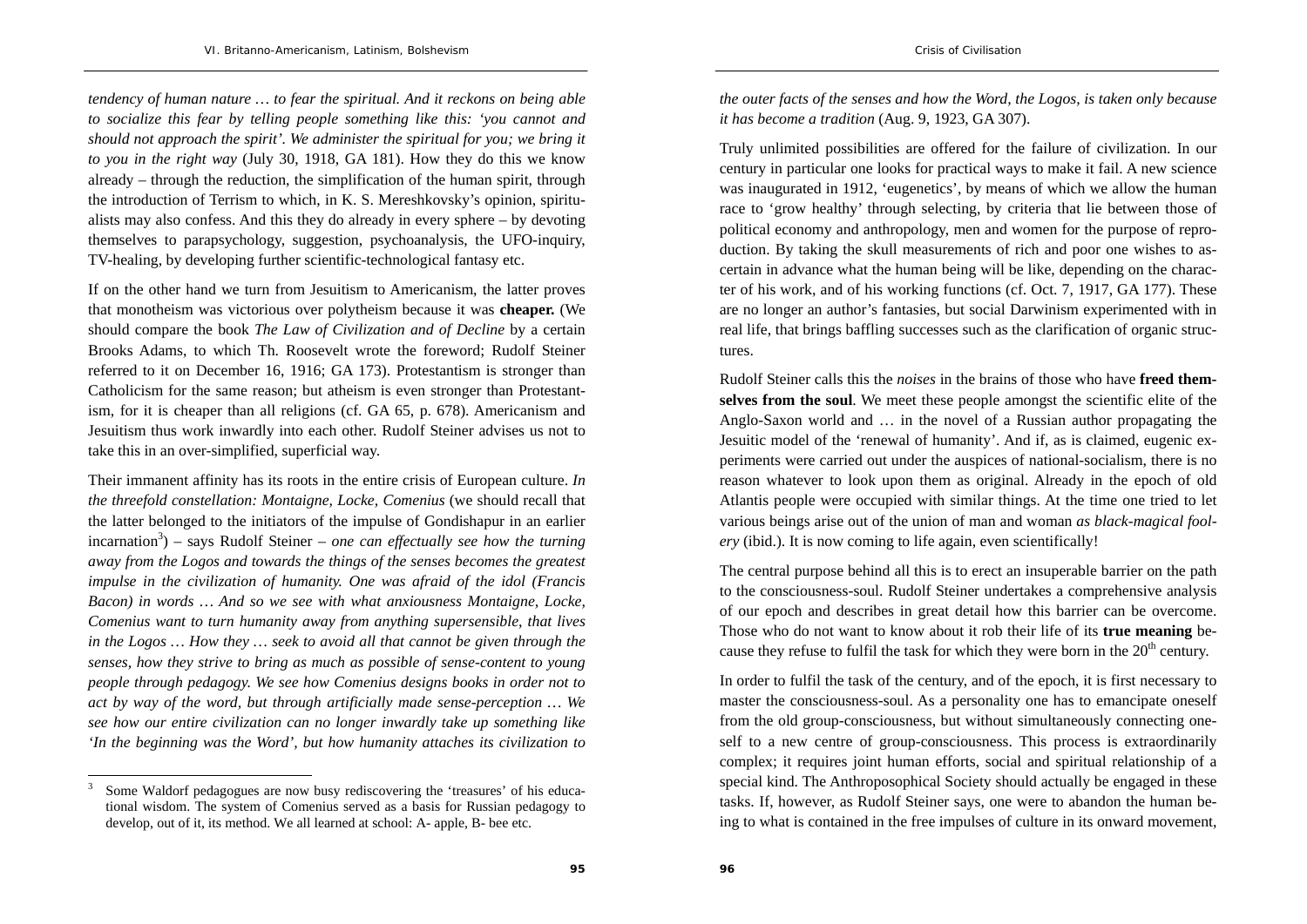if one were to let him swim freely on the open sea of the quest for the consciousness-soul, Rome would have attained still greater power. But the human being would lose all connection with his further development. Confirmation of these words can be found at every step.

Yet this is not enough. An age-old principle is applied, which becomes effective *when the progressive impulses are divested of the force of progress and the old is allowed to prevail. It had been brought from the Orient by esoterically initiated Templars, but originally with a different intention. But after the force of their striving had been weakened … there remained what had been brought as culture from Asia … By way of many channels … there filtered through what the Templars had brought, but the actual spiritual content had often been removed … This was essentially the content of the third post-Atlantean period. Catholicism brought the content of the fourth. And that which was propagated as exoteric Freemasonry, the Scottish or York-Lodges or whatever, from which the spirit had been pressed out like juice from a lemon, that which was taken hold of by the false esotericism of the English-speaking peoples, this is the pressedout lemon which therefore, after having been pressed out, contains the secrets of the third post-Atlantean, the Egyptian-Chaldean epoch, and which is now used to send impulses into the life of the consciousness-soul* (Oct. 19, 1918, GA 185).

*In a certain sense something similar is created* (due to the repetition of cultures: the third in the fifth, the second in the sixth; the fourth lies in the middle) *to that which wants to take place in the world when the esotericism, the cults of the Egyptian-Chaldean era are carried over. But one can now use what is carried over not only to remove by suggestion the independence of the consciousness-soul, but, to subdue, to lame the central driving force of the consciousness-soul* (to simplify the spirit) …

*Rome –* figuratively speaking *– uses incense and puts people half to sleep through causing dreams to arise in them* (ibid.). This is what is done from the one side. From the other, one proclaims the slogan: Liberty, equality, and fraternity! But what is coming from the first side works against an understanding of the whole – **for an understanding is possible only through the consciousness-soul!** *When men awaken in the consciousness-soul, then they first of all feel themselves* (today) *in the body, the soul and the spirit.*<sup>4</sup> *But it is exactly this*  *that is to be put to sleep. So that we have these two streams within modern history: on the one hand one wants, now that the impulse towards the consciousness-soul is there, fraternity, liberty, equality in a chaotic way* (out of the momentum of the French revolution). *There is on the other hand the aim of the various Orders to extinguish the awaking in the consciousness-soul, so that a few individualities* (the guild of 'Mentors') *can use this awakening in the consciousness-soul for themselves. These two streams merge throughout the entire course of the historical life of modern times* (ibid.). Through these streams the luciferic and ahrimanic spirits, who pursue to the detriment of humanity their own exceedingly far-reaching – one could even say cosmic aims –, penetrate the spiritual life of humanity. These spirits, antipodes by their nature, always appear together.

The geo-politicians of a Marxist bent try, as the expression goes, to grab the devil by the tail with the aid of the law of unity and the conflict of opposites. But the unity appears in this case as the phenomenon of penetration of **asuric spirits** into civilization. The human being needs, not this unity, but the unity that can be attained through Christ, whom today we seek in vain in the Orders and Lodges (Brotherhoods). A modern author writes with reference to the 'History of Freemasonry' of G. J. G. Findel: the representative of English Deism, Toland, proclaimed solemnly: *There is no need for a dogmatic teaching*. He found support from Shubb: *No! To dogmatic Christianity*; Bollingbrock went a step further and concluded: *There is no need for Christianity at all*.

It is a peculiarity of man to be incapable of moderation. Because of this failing many noble works have been destroyed. Anthroposophists would do well to impress upon themselves this experience. For in our circles too there are some (people of the older generation) who ever more frequently repeat the statements of Rudolf Steiner concerning Christianity in an abstract, indifferent and hypocritical way. While others say: 'Leave this theme alone, it only offends people of other beliefs, we subscribe to the principle of tolerance towards all confessions'. The younger generation (not that of the Moslems – of course) proclaims, or increasingly lives by, the principle: *There is no need for Christianity at all*.

## **The New Impulse of Gondishapur**

We are approaching the year 1998, where the number of the ahrimanic rhythm – 666 – will be repeated for the third time. In the period of time around his

The Catholic Church rejects this trichotomy.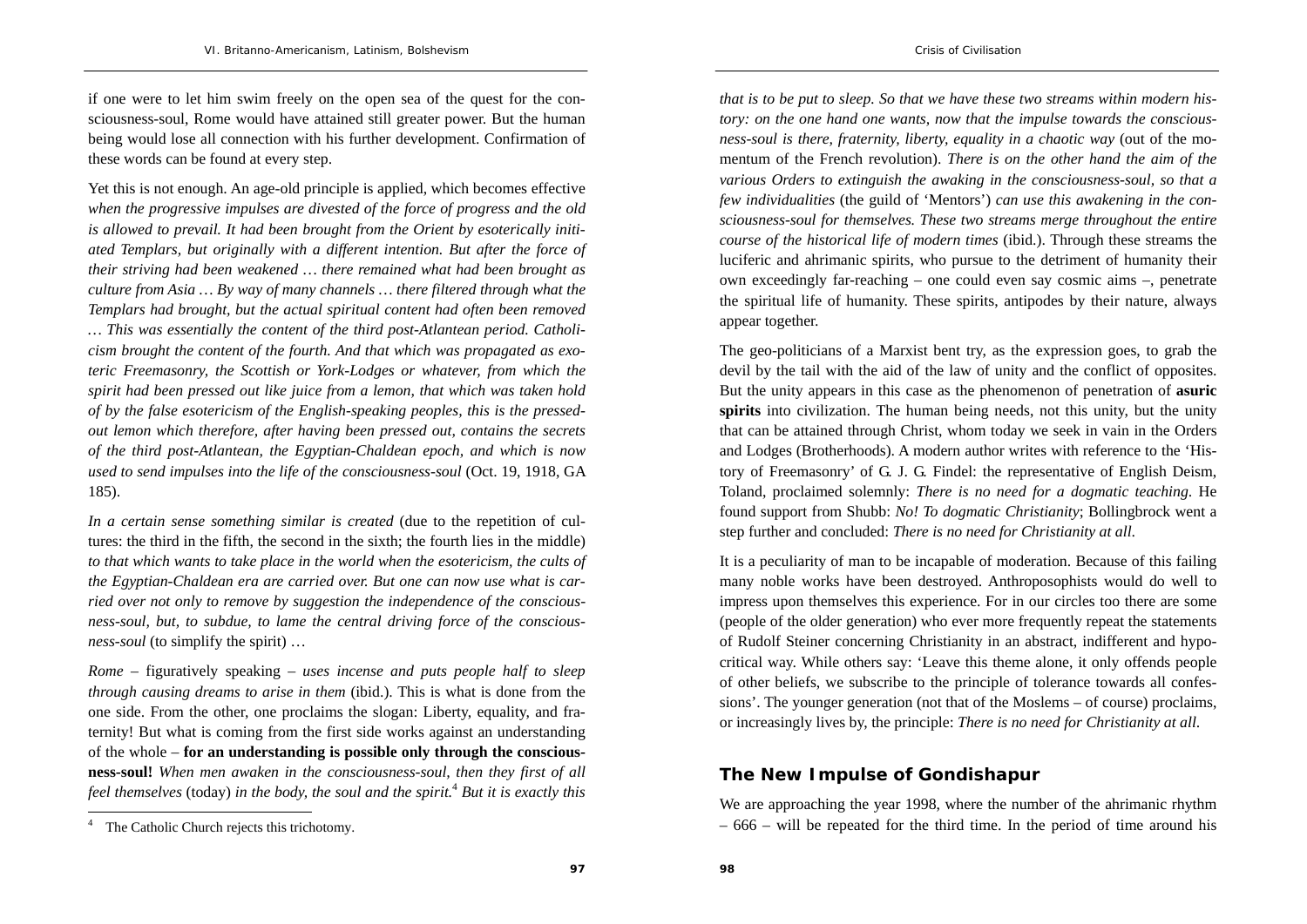'jubilees' Ahriman intensifies his striving to anticipate future developments, and prevent their occurrence at the right time. In the surrounding world active preparation is taking place for **the second impulse of the Academy of Gondishapur**; this time almost on the scale of mankind as a whole. Everywhere the plea for the emancipation of the personality can be heard, for the most extreme individualism to the point of *narcissism* (Jacques Attali), *gentle lawlessness*, for the complete intermixing of races, nations and genders. This process has moved forward with especial vigour since the French Revolution. At first the balance tipped quite strongly to the side of Lucifer. Thus everything took place in a stormy way, in crass contradiction to every human rhythm. This called forth a counter-attack by the ahrimanic forces, with the scale inclining strongly to the right. Napoleon appeared – a body in which, as Rudolf Steiner remarks, everything was subject to a strict rhythm. The power that is the enemy of mankind works within a rigid seven-year rhythm in such a body: the preparation for the ascent to power lasted seven years, likewise the triumph and the destruction of Europe; and a further seven years of decline (ibid.).

The result of this confrontation of luciferic and ahrimanic forces was their mutual extinction. Europe had once more the opportunity to develop the impulse of the consciousness-soul, an impulse that leads to the freeing of the personality and the overcoming of national barriers. But it does this exclusively on the basis of the **elevation of the personality**, not through the instigation of chaos and lawlessness. Therefore it is futile to look for anything positive in the French Revolution or the reign of Napoleon. But no conclusions have been drawn, nor has the most important fact been recognized, namely, that these two forces of evil extinguished each other and that the path was thereby freed for normal evolution. It was not long before the consequences of this failure materialized.

Already in the middle of the  $19<sup>th</sup>$  century the impulse for the consciousness-soul development of humanity was again extinguished. It lost its **autonomy** *because [of] the opposing stream … of the Orders that, especially in England, infect all of public life to an appalling extent, much more than the outer world can imagine*. Because of these Orders the unfolding of the free personality cannot progress*. And thus we see remarkable personalities appear, like Richard Cobden* 

*or John Bright.*<sup>5</sup> *On one hand they are true bearers of the impulse for the emancipation of the personality, the overcoming of what is national <i>through the personality over the whole earth. They came so far that they touched upon something that could be of tremendous significance politically if it would dare to enter modern historical development, but differentiated geographically … But hardly had it appeared than it was completely stifled by the other striving that arose out of the impulse of the third post-Atlantean time. And we see how up to the middle of the 19th century there arises in the West what is usually called liberalism, the liberal attitude – soon it will be called free thinking –, well, whichever one prefers … and (which) died out in the last third of the 19th century* (ibid.).

For a certain time the impulse of the consciousness-soul brought forth a wave of liberalism whose representatives **let themselves be influenced by no-one**, and had good control of themselves. *But from the middle of the 19th century the fruit of what came out of the Orders and secret societies of the West increasingly showed itself: the putting to sleep, the lulling to sleep of the consciousness-soul as such. Then all that is of soul and spirit is no longer active; only what is present in the outer, physical sense world is active. And this appeared in recent times … in all the possible forms of the socialism that is conscious of itself* (ibid.).

The exercise of power in an ahrimanic form hindered and lamed the development of the consciousness-soul in a large number of socialistically-oriented countries. In the rest of the world the impulse of the consciousness-soul was stifled in the chaos of immorality, of 'everything is allowed', of participation of **the masses** in a form of pseudo-art that acts as a substitute for the fury that in other instances can discharge itself in revolutions. **The personality is emancipated because the present time demands it and at the same time it is everywhere weakened**, only to be hardened in the next moment in an even more rigidly ahrimanized social structure. The next step on this path will be **to disconnect people from the leadership of the folk-spirits, the archangeloi,** 

<sup>5</sup> R. Cobden (1804-65), leader of the Manchester Movement (extreme liberalism in economy: free trade, competition without state interference in the economy), chairman of a party that demanded the abolition of the bread-grain taxes.

J. Bright (1811-99), English statesman. After 1843 leader of the Manchester Movement.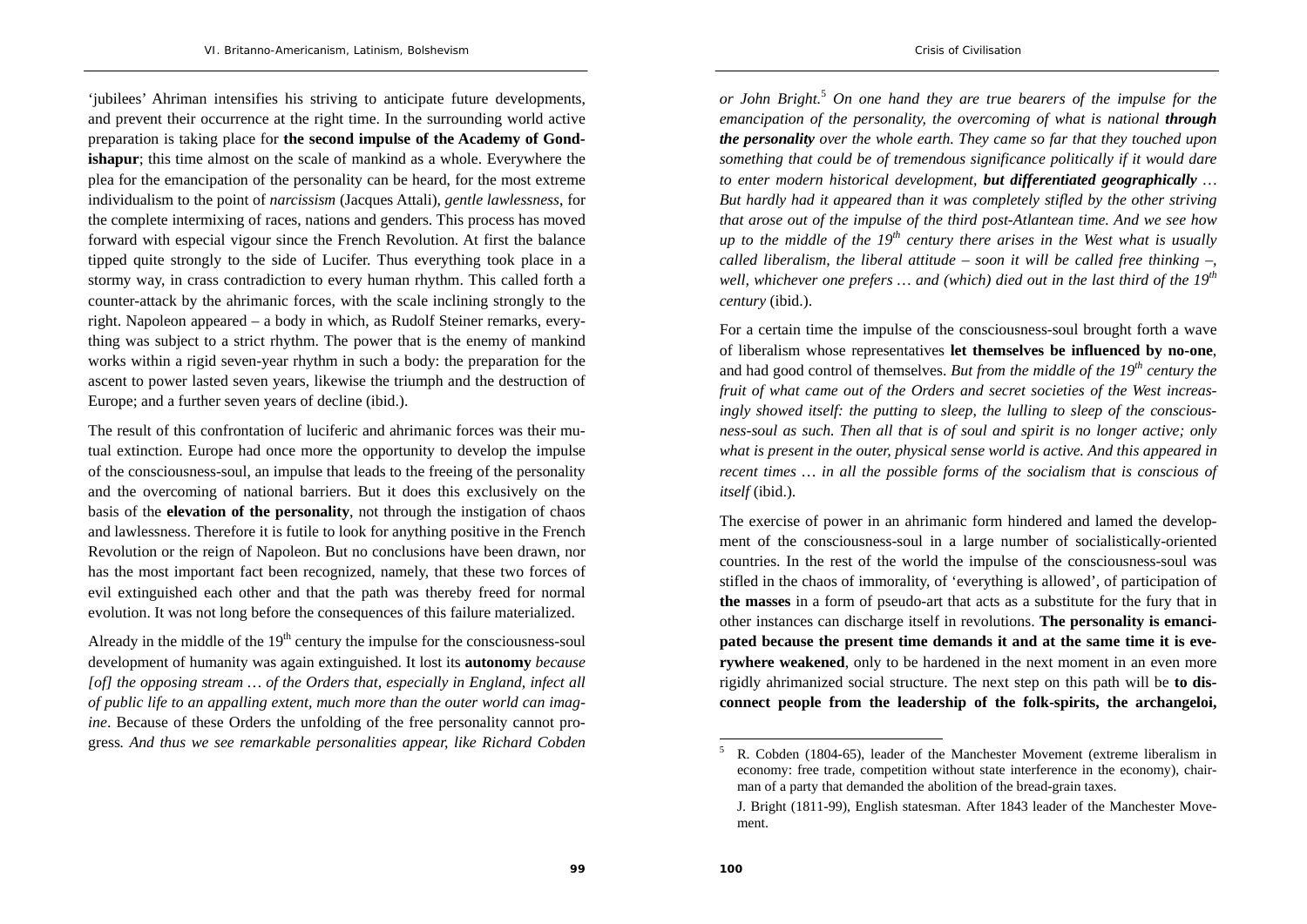**through a mixing of the nations and races, through abolition of a differentiated approach to the question of emancipation**. Marxists practised this throughout the earth – in Russia, China, Ethiopia, Cuba, Vietnam – where they introduced a unified form of socialism. Under the pretence of liberating the personality they in truth subjected it to a form of unified slavery. Today this method appears to have fulfilled its purpose. In its place another is used to create globally and on a **unified** basis the semblance of the emancipated personality, where in reality emancipated cripples of soul and spirit already now appear. But this means that **the new impulse of Gondishapur allows the so-called evil race to arise in humanity before its time**. This race is supposed to appear only in the distant future. They would be people who consciously reject the principle of the emancipation that takes place with the help of the Christ-power. They would develop an extreme egocentricity leading to the 'war of each against all'. In that race all that is national would also have been overcome, but in a different way than in the 'good race', which would then bear the name 'Michaelic' (after the archangel Michael). Human beings would be led to this race by the folk-spirits, by way of the cultural process. And on this path Social Threefolding should become the form of the life of society in our time.

## **Three Papacies**

We, the people of the epoch of consciousness-soul, should understand how fundamental are the changes undergone by the soul and spiritual nature of man, and with it all factors of civilization, in the transition from the fourth to the fifth cultural epoch. We need to know that the fourth post-Atlantean epoch, which encompassed Greece, Rome etc. and lasted until the beginning of the  $15<sup>th</sup>$  century, elaborated **in an entirely human way that which** had previously been **spiritual revelation**. In the fifth epoch man began, to a still greater degree, to live entirely for the physical without developing new concepts, but by using what had lain at his disposal in the fourth epoch. Learning how to master the physical plane is, however, a legitimate task of our epoch and the Anglo-Saxon race is best equipped to fulfil it.

But the Catholic Church rejects the forces of revelation of antiquity, the old clairvoyance, for entirely different reasons. As we have already pointed out, it is led by fear of the supersensible. Already in the  $9<sup>th</sup>/10<sup>th</sup>$  century the universal Church makes its entrance into the entire configuration of Europe through the

battle it waged everywhere against the clairvoyance of antiquity, which had its rightful place until the beginning of the  $15<sup>th</sup>$  century. When the Christian-Rosicrucian mysteries arose in Europe, which were in part described in the legends of the Holy Grail, they were in no way opposed to the mysteries of antiquity but were their continuation. This was the esoteric path of Christianity, which could be followed only by those who were sufficiently prepared spiritually. In this **most genuine** Christianity Catholicism recognized its enemy.

We can see, says Rudolf Steiner in this connection, that *where worldly power and the power of the Church enter into a compromise … we speak of Princes and Popes … leading the battle against the heretics. Just think of the Waldensians … the Cathars; there are such heretical elements everywhere … The remarkable thing is that from amongst the heretics people gradually came forward, who looked at Christianity from out of themselves and could recognize that what comes from Rome is something different from Christianity … [They were] actually fiercely-persecuted Christians, who often remained quiet, founded all kinds of communities, spread a veil of secrecy over this* (Jan. 17, 1918, GA 180).

Having degenerated to a purely political force, Rome had to look for means to instil enthusiasm into the masses artificially. The crusades were one of these means, but the 'heretics' took part in them as well. One of them was Godfrey de Bouillon. *And for them the aim was initially a Christian one: with the help of the crusades, by founding in Jerusalem a new (spiritual) centre against Rome, they wanted to put a true Christianity in the place of the Christianity of Rome … And the secret motto of the Crusaders was: Jerusalem versus Rome*. This attempt failed when the Papacy proved to be too powerful. But the Crusaders found the opportunity to widen their horizon; they were able to continue to work secretly, to found Orders and alliances. *Actually at that time the difference developed which today can only be met when one is visiting a church in Italy, and in there someone has preached a sermon against the Freemasons shortly before* (ibid.). The Reformation also fights this battle with Rome.

With the struggle against the heretics and the disappearance of the last remaining elements of legitimacy from Roman Catholicism, the intention grew to extend its domination over the whole of Europe. The ideology developed by Catholicism in the fifth cultural epoch was brilliantly formulated by Count de Maistre (1754-1821). This Jesuit philosopher considered man to be a fallen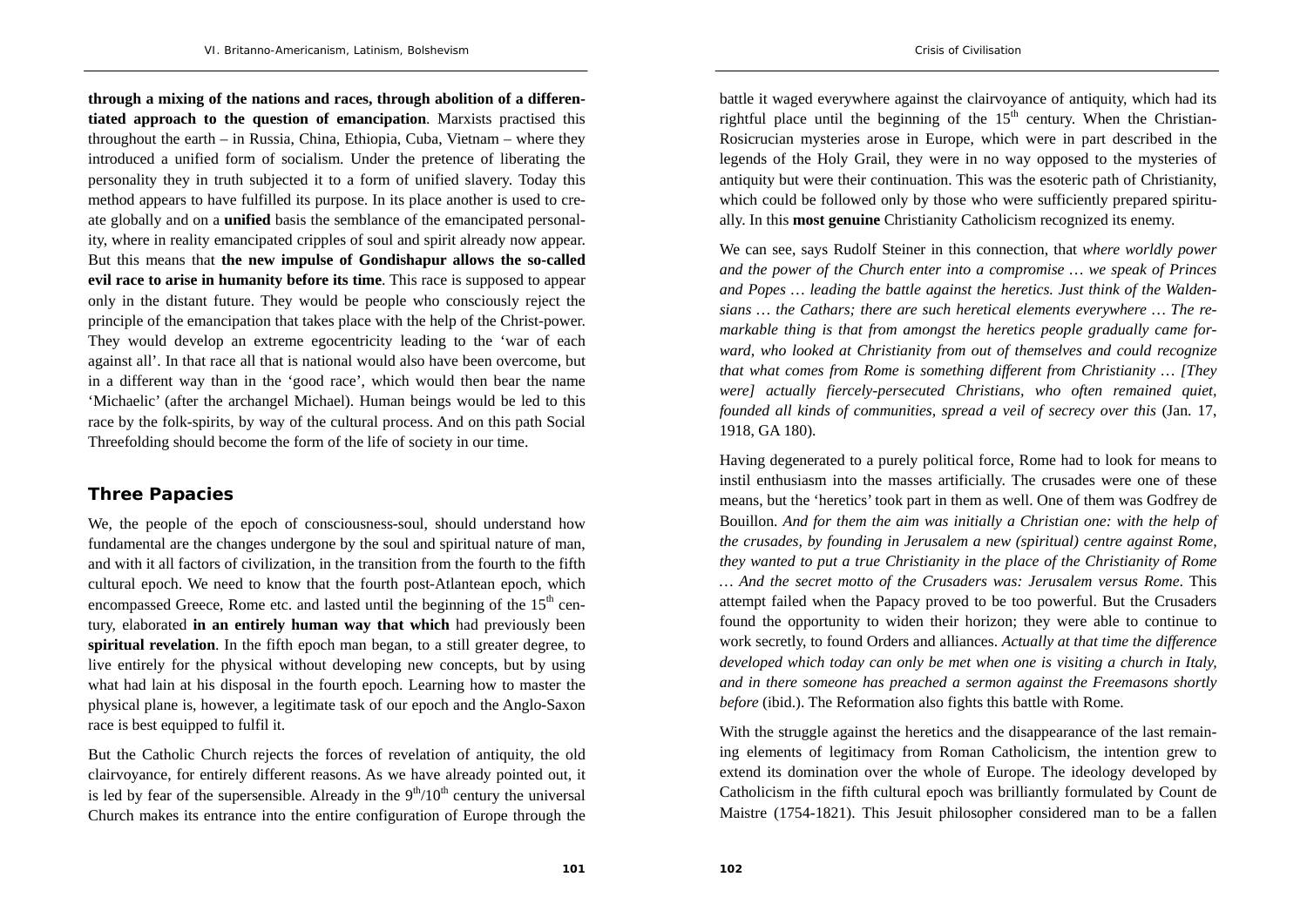creature. With the beginning of the epoch of materialism, so he reasoned, the whole of civilization has also fallen into decline. Humanity divides into two categories: those who are representatives of the Kingdom of God and those who represent the earthly realm. The people of the first category believe in the age-old truths that have lost their place in civilization since the  $15<sup>th</sup>$  century. These people are predestined (and St. Augustinus had spoken of this) for salvation. The people of the earthly plane, already given over to superstition in antiquity, turn away from faith entirely today. Their fate will be damnation. All people appear mixed together – but the eye of the spiritual world distinguishes strictly between sheep and goats (de Maistre does not use these concepts). This opinion of the French Jesuit is also shared in many aspects by the world-view of the Eastern Church. And in recent years it can be heard increasingly from Islamic fundamentalism and the 'New Right' in Western Europe, and also in Russia where it is made into the basis for a new ideology and geo-political theory.

De Maistre developed grandiose ideas with regards to Russia. He dreamed of uniting the Eastern way of thinking, which extends into Russia, with Rome. And it seems as though today the time has come in which de Maistre's ideas are the blueprint for a new movement that intends to lead Islam, the Eastern Church and Catholicism to synthesis in a unified Eurasian bloc and place it over against the decaying world of Pan-Americanism. This movement upholds tradition and the imperial form of organizing society, as a counterweight to the process of Western emancipation that destroys the personality.

The 'New Right' supports the restoration of the Middle Ages, when the principle of statehood still possessed something of the sacred. In 1810 in Petersburg de Maistre wrote the book *Essay on the Creative Archetypal Ground of the State Constitution*, in which he basically turns to the Christianity of the epoch before scholasticism, to Augustinianism, for de Maistre is an opponent of Aristotle; he would like to banish him from culture altogether, despite the fact that the Church Father Thomas Aquinas was one of the most fervent pupils of Aristotle.

In another work, entitled *Concerning the Pope*, of which Rudolf Steiner said that it stirs the heart as only spiritually-inspired books can do, de Maistre attempts to present the Pope as the **rightful Prince of modern civilization**; in other words, as the **Prince of this world**! The Popes and the Papacy, he writes, are not one and the same thing. In the Papacy there is in a certain way the incorporation of what, as the spirit of the earth, is to take over the rulership of the whole planet.

When we familiarize ourselves with these things in the face of all that takes place behind the scenes of outer events in our century, we find astounding interweavings of seemingly incompatible things. Two books recently appeared in Russia by a certain Gregory Klimov (hardly known to the wider circle of readers, but all the more so by Western Sovietologists).<sup>6</sup> The then officer of the  $NKVD<sup>7</sup>$  fled to the West in the late 'Forties and worked for many years in an American institute that carried out research into the Soviet Union. He has now reported for the first time on the 'Red Pope', the mightiest 'Prince of this world' existing in the very heart of Bolshevism!

De Maistre's final work is called *Evening Hours in St. Petersburg*. After recapitulating the above-mentioned ideas, he dedicates the book to the radical struggle against Britannicism, and sides with Roman Catholicism. This time he turns against John Locke in particular. Disciples of de Maistre today have shifted his struggle into the sphere of a not merely spiritual but also political resistance against Anglo-Americanism. Sometimes centuries lie between the ideological 'seed' and its 'shoots'.

Rudolf Steiner characterizes de Maistre's view of life as follows: *de Maistre basically saw the Godhead present in the development of man only into the fourth post-Christian century. He did not want to confess to the continually active Christ … he wanted to return to olden times and thus the idea he had of Christ took on something of the old Jahve quality, something of the old heathen*  Gods; he basically went back to the Ormuzd cult. There, of course, the divine was sought outside the consciousness-soul. De Maistre said that the Gods had a loathing of blood, and if people were to sacrifice it they would be able to be reconciled with the Gods. This might appear ridiculous, concludes Rudolf Steiner, but we should not forget that de Maistre has a great many followers in the Roman Church, that he is an illustrious representative of the French element that revealed itself in the clergy and in politics (May 1, 1921, GA 204). Today we have to add that the 'illustriousness' of the famous Frenchman has blinded

The situation is changing now; the books by Klimov are published in editions of hundreds of thousands (Publisher's Note; 1994).

NKVD – Russ. Abbreviation for People's Commissioner of the Internal; Soviet political secret police 1934-1946 (Publisher's Note).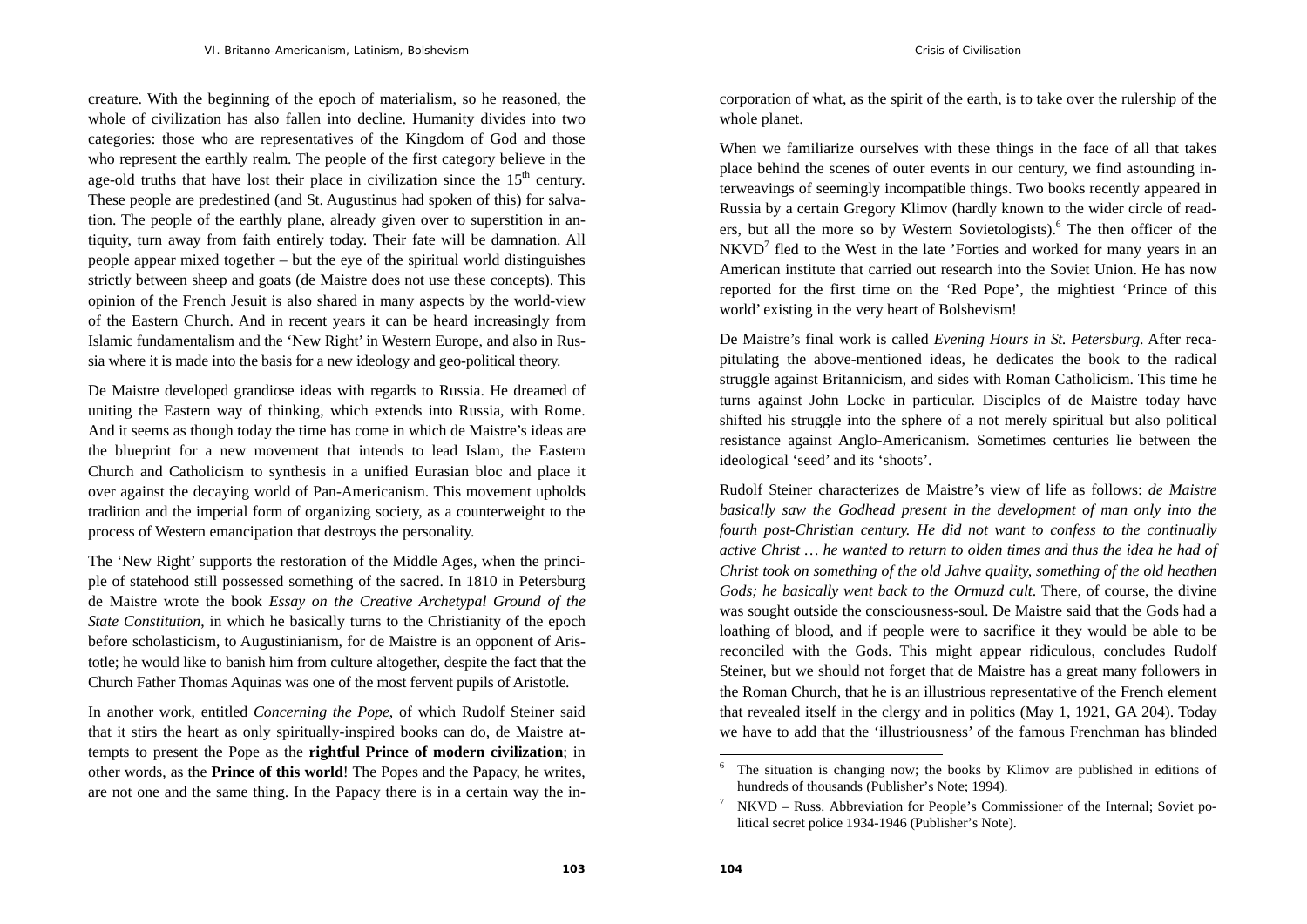the 'New Right' in Russia. This 'brightness' helps us to explain and understand their truly dark call for the spiritual values of the Orthodox faith, behind which the nostalgic longing for the heathen, pre-Christian past of the Slavs is habitually exposed. And does not de Maistre's Zoroastrianism possibly explain the attempt to build a bridge between Christianity and Islam?

Of course, in our time all relationships are reduced to the political struggle, in which all means are permitted. But de Maistre was an outstanding thinker. The spiritual succession is unmistakable, however, and it is of the greatest importance that we are dealing here with one and the same basic fact: the shadow of the old Roman Empire that has taken Christianity captive. But Christianity is full of life-forces and that is why Rome, acting in its name, is able to give political and spiritual form not only to Europe but even to all world-wide connections.

In Spain, says Rudolf Steiner, this is visible in the cult borrowed from the Egypto-Chaldean epoch. It is the cultic-hierarchical-ecclesiastic element into which Romanism was transformed. It becomes apparent that *what gradually ripens in modern times as a state structure is more or less permeated by this Roman Catholicism. We see how the emerging English state structure at the beginning of the fifth post-Atlantean period is, to begin with, in the hands ... of this Roman-hierarchic-cultic element … There exists in Rome the aim to saturate, to completely permeate the culture of Europe, right up to the bulwark that it created for itself in Eastern Europe, with this hierarchical Church element.*<sup>8</sup> *– But remarkably enough, such a striving, when it is a retarded impulse, takes on an outward character … It flows, so to speak, into the widths and does not have the strength to penetrate its own depths … we see, that … Roman hierarchism … in the countries from which it rays out, undermines its own population, it provides no inwardness* (Jan. 15, 1917, GA 174).

To make this clear Rudolf Steiner suggests that one should study the example of France; looking particularly into the way the statesmen – Richelieu, Mazarin – ceremoniously inaugurated world-politics while the inner hollowness is revealed in the revolutionary uprising of the people – the exact opposite of the principle of hierarchic rulership, of the kingdom.

From the vantage-point of the experience of the  $20<sup>th</sup>$  century as it approaches its close it may be added that through its revolutionary upheavals the cultichierarchic principle of Romanism comes to life again in Bolshevik dictatorships. Though one is there forced to forsake Christianity entirely and turn instead to the 'religion' of atheism. But this should come as no surprise when we consider that the whole process boils down to no more and no less than the principle of ruling the masses with the aim of preventing the unfolding of the epoch of the consciousness-soul. For this reason the Roman-Jesuitic principle, in whatever form it appears in the world, will **always proclaim the precedence of the group over what is individual. By this criterion one will be able to recognize it behind any mask**.

This principle that is actually luciferic in nature is everywhere opposed by the ahrimanic nature rooted in Pan-Anglo-Americanism. It is the intention of the latter *to prolong the present moment*, to eternalize the epoch of the consciousness-soul in its material-instinctual aspect. Ahriman cannot fulfil this task alone. He needs the support of the retarded, ahrimanically retarded (the American folk-spirit is luciferically retarded) spirits of personality, i.e. the Asuras. This is a special problem that has still to be addressed. Suffice it to remark here that the 'socialistic experiment' in Russia is the child of thoroughly abhorrent parents – ahrimanized Britannicism and luciferized Jesuitism. **It has become**, next to them, **the third force in the world**, and yet is their fruit. Hence its double nature – on the one hand, constant dependence on the 'parents' and, on the other, the longing to devour them. This is in its innermost nature an asuric phenomenon. To understand it we have to be able to lift the veil from politics and ideology. This phenomenon can lead a parasitic existence in any ethnic group, not only the Slavs.

But let us return to the Anglo-Saxon world. The impulse of Britannicism as such contains much that accords with the tasks of the fifth cultural epoch. *Hence the pretension of the British element towards (different) universalcommercial-industrial world domination … No-one should believe that British politics will be converted morally and, out of special consideration for the world, renounce its pretension to take the world completely into its hands industrially and commercially. For this reason we need not be astonished to find* 

<sup>8</sup> For the first time in the history of Catholicism a change comes about in this question. It is as if the 'bulwark' is removed. This is accompanied by the most fantastic transformations of Jesuitism. Which is why it is so extraordinarily important to understand the current events in Russia. But who is capable of this? Who indeed tries at all to do so?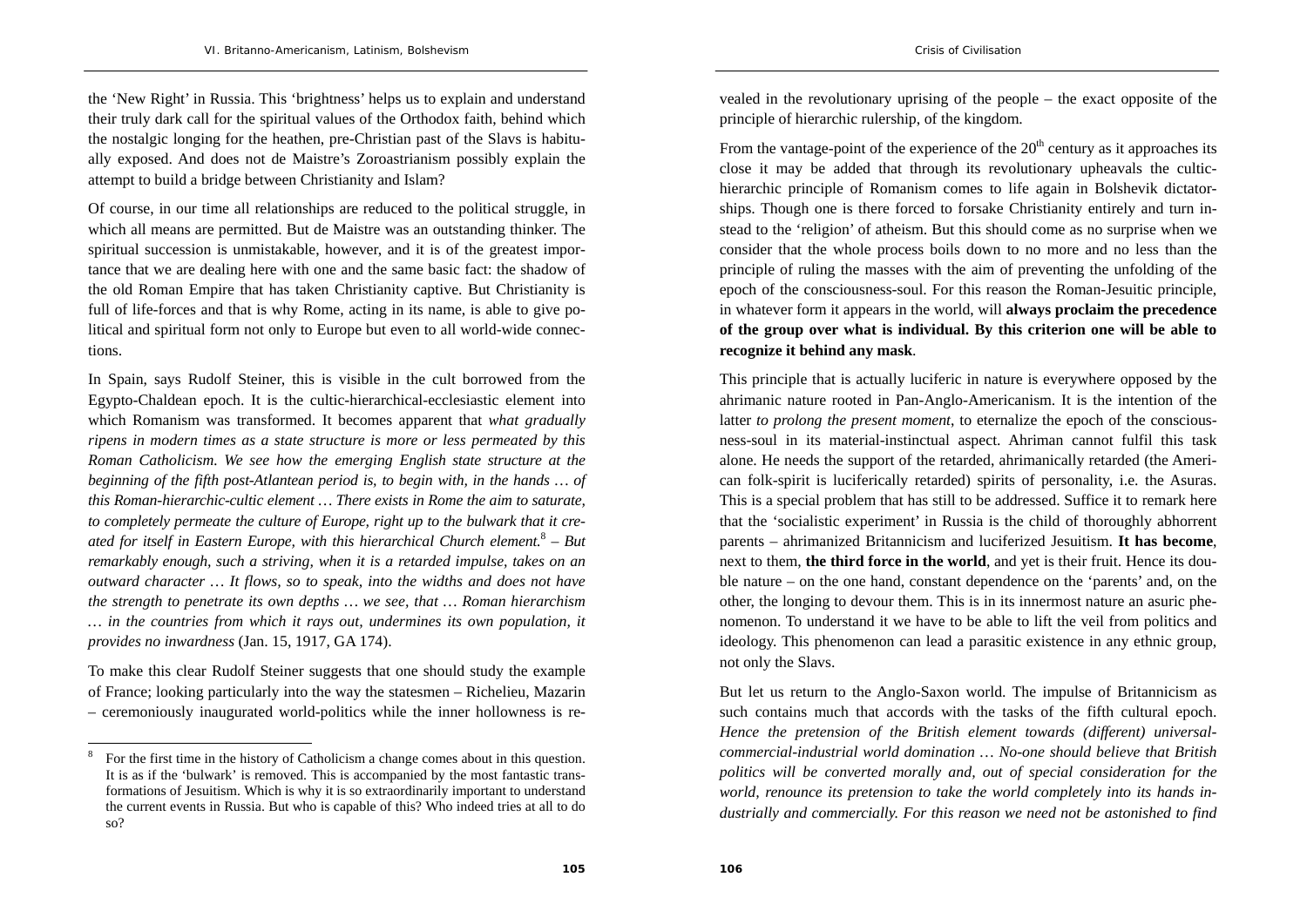*that those who see through these things have formed associations for the sole purpose of realizing something of this kind, and realizing it by employing means that are at the same time spiritual means. Here we have the beginnings of a forbidden interaction. For occult principles, occult means, occult impulses may obviously not be used to further, to promote, especially not in the fifth post-Atlantean culture, which has to be a purely material culture … One wants to further this culture* (but not politics) *with the help of the impulses of occultism, of the impulses that lie in the world of the non-manifest.*

*Thus one works with occult means, no longer for the benefit of general humanity, but only for the benefit of a group* (ibid.). Rudolf Steiner advises in conclusion: *When you connect such insights, which arise for you out of deeper knowledge, with everyday events, you will come to a thorough grasp of many things*  (ibid.).

We will then understand that everything with which our times are plagued has arisen and ripened through the course of centuries – ripened as great worldopposites that set development in motion. It can also bring it to its grave if people thoughtlessly and without will give themselves over to religious or political fancies which are so tightly interwoven with one another and form unthinkable symbioses that are inwardly torn apart by century-old polarities.

Rudolf Steiner elaborates that already in France the impulses of liberty, equality and fraternity collide violently with the pretension of Roman Catholicism.<sup>9</sup> We should pay attention to the reaction of the clerics during the social experiments of Gambetta, to what lives in Napoleon III, in Boulangism<sup>10</sup>, in the struggle over the personality of Dreyfus and what lives on in our own time (in the 'New Right' – Author's note). *There lives here what is in inner, spiritual, archetypalradical contrast to what is across the Channel and is basically incorporated in* 

*what is left behind from something else, what has remained behind in the various Freemasons' Orders, Lodges. If, on the one hand, we have initiated Roman Catholicism, then on the other we have those secret societal streams … that represent the ahrimanic stream*. Rudolf Steiner advises us to compare the parliaments in France and England. In France everything arises out of theory, a certain ideology (this was also the case in Russia under the Bolsheviks and the same emerges from the 'New Right' – a large-scale theory of geo-politics). In England it is based on the immediate practical relations of trade and industry (Russia's present liberals try unsuccessfully to copy Anglo-American capitalism, they will never master it). In France one fights for freedom etc., for the independence of schools from the Church, for a general restraining of the Church. (In the same way one could also fight for the mutual adaptation of Church and State.) But the restraining is unsuccessful because all this lives in the unconscious depths of the souls but is fought out in the realm of **dialectics**, in a certain debate. In England, on the other hand, the question of **power** is decisive (May 1, 1921, GA 204).

How far does this will to power extend? Rudolf Steiner has the following impressive answer: at the beginning of the  $15<sup>th</sup>$  century there was a danger that the exclusively physical strivings of Britannicism might mix with the spiritual life handed down from antiquity. This happened at the time when the English sphere of rulership extended across the Channel to include a part of France, while Roman aristocratism advanced towards England. But the rise of Joan of Arc decided Europe's destiny.

The occult life of Britain, which was no more than a continuation of the occult streams of the fourth cultural epoch, was formed as a result of these processes, which also found their reflection in the War of the Red and White Roses, in the battles of the Scottish, the Norman and the French.

The occult schools of England were founded, but their members were not able to advance to supersensible cognition, since the ether-body of modern man has become very inert. *But they preserved the old traditions in the occult schools; they preserved what had been handed down by the old clairvoyant observers and sought to penetrate it with concepts. An occult science arose that in reality only works with the experiences of the clairvoyants living in the fourth and even the third post-Atlantean epochs. But … one worked this through with purely physical concepts, with the conceptual material that one has if one thinks only* 

<sup>&</sup>lt;sup>9</sup> This is also the case in all other revolutions.

Léon Gambetta (1883-1882), Prime Minister of France, leader of the left-wing republicans; turned against clerics and monarchists.

Napoleon III. (1808-1873) was elected President, later Imperator; the Crimea war and the war against Austria fell during his reign.

Boulangism – movement of the '80's of the  $19<sup>th</sup>$  Century; it was led by General Georges Boulanger. This movement was nationalistic and was in favour of war against Germany, a revision of the constitution and dissolution of the parliament. An echo of this point of view can be detected in de Gaulle's politics.